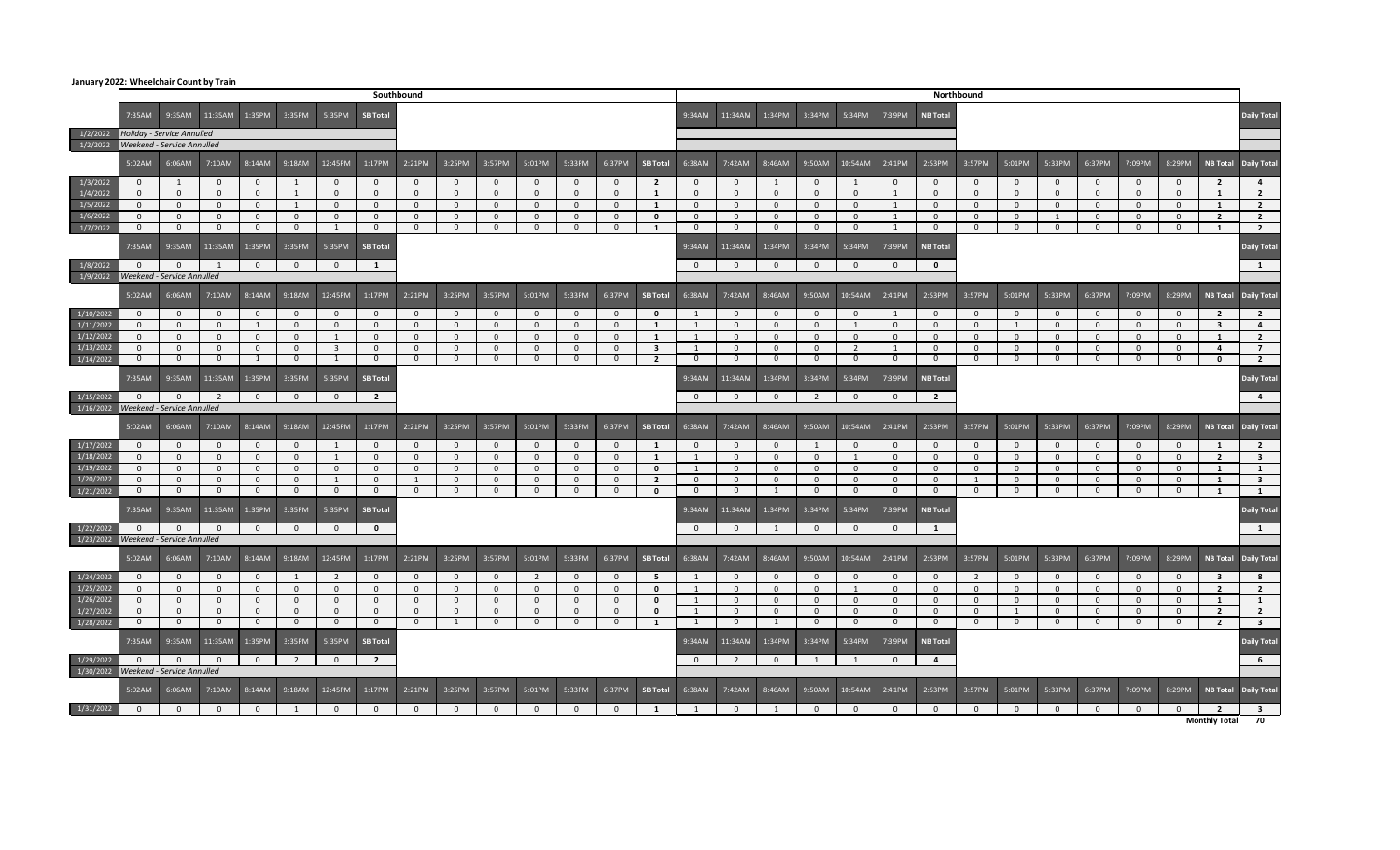| <b>I CDI GOI Y LULL. WIILCICION COUNT BY TIGHT</b> |                                                                                                                                                                       |                                                     |                              |                |                         |                         |                          | Southbound                 |                |                                  |                |                          |              |                                           |                |                             |                |                                                            |                |                              |                         | Northbound                     |                       |                             |                     |                                |                                  |                                                    |                                                    |
|----------------------------------------------------|-----------------------------------------------------------------------------------------------------------------------------------------------------------------------|-----------------------------------------------------|------------------------------|----------------|-------------------------|-------------------------|--------------------------|----------------------------|----------------|----------------------------------|----------------|--------------------------|--------------|-------------------------------------------|----------------|-----------------------------|----------------|------------------------------------------------------------|----------------|------------------------------|-------------------------|--------------------------------|-----------------------|-----------------------------|---------------------|--------------------------------|----------------------------------|----------------------------------------------------|----------------------------------------------------|
|                                                    | 5:02AM                                                                                                                                                                | 6:06AM                                              | 7:10AM                       | 8:14AM         | 9:18AM                  | 12:45PM                 | 1:17PM                   | 2:21PM                     | 3:25PM         | 3:57PM                           | 5:01PM         | 5:33PM                   | 6:37PM       | <b>SB Total</b>                           | 6:38AM         | 7:42AM                      | 8:46AM         | 9:50AM                                                     | 10:54AM        | 2:41PM                       | 2:53PM                  | 3:57PM                         | 5:01PM                | 5:33PM                      | 6:37PM              | 7:09PM                         | 8:29PM                           |                                                    | <b>NB Total Daily Total</b>                        |
| 2/1/2022                                           | $\overline{0}$                                                                                                                                                        | $\Omega$                                            | $\Omega$                     | $\Omega$       |                         | $\overline{0}$          | $\Omega$                 | $\Omega$                   |                | - 0                              | $\Omega$       | $\Omega$                 | $\Omega$     | $\mathbf{1}$                              | $\Omega$       | $\mathbf{0}$                | $\Omega$       | $\overline{0}$                                             | ີ              | $\mathbf{0}$                 |                         | $\overline{0}$                 | $\Omega$              | $\Omega$                    | $\Omega$            | $\Omega$                       | $\Omega$                         | $\overline{\mathbf{3}}$                            | $\overline{a}$                                     |
| 2/2/2022                                           | $\Omega$                                                                                                                                                              | $\Omega$                                            | $\Omega$                     | $\Omega$       | $\overline{0}$          | $\overline{0}$          | $\Omega$                 | - 0                        |                | $\overline{0}$                   | $\cap$         | $\Omega$                 |              | $\mathbf{0}$                              | $\Omega$       | $\mathbf{0}$                | $\Omega$       | $\mathbf{1}$                                               | $\Omega$       | $\Omega$                     | $\Omega$                | $\mathbf{0}$                   | - 0                   | $\Omega$                    | $\Omega$            | $\Omega$                       | - 0                              |                                                    |                                                    |
| 2/3/2022                                           | $\Omega$                                                                                                                                                              |                                                     | $\Omega$                     |                |                         | 0                       | $\Omega$                 |                            |                | $\overline{0}$                   |                | $\Omega$                 |              | $\overline{2}$                            |                | $\Omega$                    |                | $\overline{0}$                                             |                | $\Omega$                     | $\Omega$                |                                |                       | $\Omega$                    |                     | $\Omega$                       |                                  | 4                                                  | 6                                                  |
| 2/4/2022                                           | $\overline{0}$                                                                                                                                                        | $\Omega$                                            | $\overline{0}$               | $\Omega$       | $\overline{0}$          | -2                      | $\Omega$                 | $\Omega$                   | $\Omega$       | X                                | $\Omega$       | $\Omega$                 | $\Omega$     | $\overline{2}$                            | $\Omega$       | $\mathbf{0}$                |                | $\overline{0}$                                             | $\Omega$       | $\overline{0}$               | - 0                     | $\overline{0}$                 | n                     | $\Omega$                    | n                   | $\Omega$                       | $\Omega$                         |                                                    | $\overline{\mathbf{3}}$                            |
|                                                    | 7:35AM                                                                                                                                                                | 9:35AM                                              | 11:35AM                      | 1:35PM         | 3:35PM                  | 5:35PM                  | <b>SB Total</b>          |                            |                |                                  |                |                          |              |                                           | 9:34AM         | 11:34AM                     | 1:34PM         | 3:34PM                                                     | 5:34PM         | 7:39PM                       | <b>NB Total</b>         |                                |                       |                             |                     |                                |                                  |                                                    | <b>Daily Total</b>                                 |
| 2/5/2022                                           | $\Omega$                                                                                                                                                              | $\Omega$                                            | $\Omega$                     | $\overline{0}$ | $\overline{1}$          | $\overline{0}$          |                          |                            |                |                                  |                |                          |              |                                           | $\Omega$       |                             | $\Omega$       | $\overline{2}$                                             |                | $\overline{0}$               | 4                       |                                |                       |                             |                     |                                |                                  |                                                    | 5 <sub>5</sub>                                     |
| 2/6/2022                                           |                                                                                                                                                                       | Weekend - Service Annulled                          |                              |                |                         |                         |                          |                            |                |                                  |                |                          |              |                                           |                |                             |                |                                                            |                |                              |                         |                                |                       |                             |                     |                                |                                  |                                                    |                                                    |
|                                                    | 5:02AM                                                                                                                                                                | 6:06AM                                              | 7:10AM                       | 8:14AM         | 9:18AM                  | 12:45PM                 | 1:17PM                   | 2:21PM                     | 3:25PM         | 3:57PM                           | 5:01PM         | 5:33PM                   | 6:37PM       | <b>SB Total</b>                           | 6:38AM         | 7:42AM                      | 8:46AM         | 9:50AM                                                     | 10:54AM        | 2:41PM                       | 2:53PM                  | 3:57PM                         | 5:01PM                | 5:33PM                      | 6:37PM              | 7:09PM                         | 8:29PM                           |                                                    | <b>NB Total Daily Total</b>                        |
| 2/7/2022                                           | $\overline{0}$                                                                                                                                                        | $\Omega$                                            | $\overline{0}$               | $\Omega$       | $\overline{0}$          |                         | $\Omega$                 | -0                         |                | $\overline{0}$                   | $\Omega$       | $\Omega$                 | $\cap$       | -1                                        |                | $\Omega$                    |                | $\overline{0}$                                             | $\Omega$       | $\overline{0}$               | - 0                     |                                | - 0                   | 0                           | - 0                 | $\overline{0}$                 | $\overline{0}$                   | $\mathbf{3}$                                       | $\mathbf 4$                                        |
| 2/8/2022                                           | $\mathbf 0$                                                                                                                                                           | $\Omega$                                            | $\Omega$                     |                | $\Omega$                | $\Omega$                | $\Omega$                 | $\overline{0}$             |                | $\overline{0}$                   | $\Omega$       | $\overline{0}$           |              | $\Omega$                                  |                |                             |                | $\overline{0}$                                             |                | $\Omega$                     | $\Omega$                | $\mathbf{0}$                   |                       | $\mathbf{0}$                |                     | $\Omega$                       | $\Omega$                         | $\overline{2}$                                     | $\overline{2}$                                     |
| 2/9/2022<br>2/10/2022                              | $\Omega$<br>$\Omega$                                                                                                                                                  |                                                     | $\Omega$<br>$\Omega$         |                | $\mathbf 0$<br>$\Omega$ | $\Omega$                | $\Omega$<br>$\Omega$     | $\overline{0}$<br>$\cap$   |                | $\overline{0}$<br>$\Omega$       |                | $\Omega$<br>$\Omega$     |              |                                           |                | $\Omega$<br>$\Omega$        |                | $\overline{0}$<br>$\overline{0}$                           | $\Omega$       | $\mathbf 0$<br>$\cap$        |                         | $\mathbf 0$<br>$\Omega$        | 0                     | $\mathbf{0}$                | -0                  | $\mathbf{0}$<br>$\cap$         | $\Omega$                         | $\overline{\mathbf{3}}$<br>$\overline{2}$          | $\overline{\mathbf{a}}$<br>$\overline{\mathbf{3}}$ |
| 2/11/2022                                          | $\Omega$                                                                                                                                                              | 0                                                   | $\mathbf{0}$                 | 0              |                         |                         | $\mathbf{0}$             | $\mathbf 0$                | - 0            | $\overline{0}$                   | $\mathbf{0}$   | $\Omega$                 | $\Omega$     | $\overline{\mathbf{3}}$                   |                | $\mathbf{0}$                |                | $\overline{0}$                                             | $\Omega$       | $\mathbf{0}$                 | - 0                     |                                | 0                     | $\mathbf{0}$                |                     | $\mathbf{0}$                   | $\overline{0}$                   | $\overline{\mathbf{3}}$                            | 6                                                  |
|                                                    | 7:35AM                                                                                                                                                                | 9:35AM                                              | 11:35AM                      | 1:35PM         | 3:35PM                  | 5:35PM                  | <b>SB Total</b>          |                            |                |                                  |                |                          |              |                                           | 9:34AM         | 11:34AM                     | 1:34PM         | 3:34PM                                                     | 5:34PM         | 7:39PM                       | <b>NB Total</b>         |                                |                       |                             |                     |                                |                                  |                                                    | <b>Daily Total</b>                                 |
| 2/12/2022                                          | $\overline{0}$                                                                                                                                                        | $\Omega$                                            | $\Omega$                     | $\Omega$       | $\overline{0}$          | $\overline{0}$          | $\mathbf 0$              |                            |                |                                  |                |                          |              |                                           | $\Omega$       | $\Omega$                    | $\Omega$       | -3                                                         | $\Omega$       | $\overline{0}$               | $\overline{\mathbf{3}}$ |                                |                       |                             |                     |                                |                                  |                                                    | $\overline{\mathbf{3}}$                            |
| 2/13/2022                                          | Weekend - Service Annulled                                                                                                                                            |                                                     |                              |                |                         |                         |                          |                            |                |                                  |                |                          |              |                                           |                |                             |                |                                                            |                |                              |                         |                                |                       |                             |                     |                                |                                  |                                                    |                                                    |
|                                                    | 5:02AM                                                                                                                                                                | 6:06AM                                              | 7:10AM                       | 8:14AM         | 9:18AM                  | 12:45PM                 | 1:17PM                   | 2:21PM                     | 3:25PM         | 3:57PM                           | 5:01PM         | 5:33PM                   | 6:37PM       | <b>SB Total</b>                           | 6:38AM         | 7:42AM                      | 8:46AM         | 9:50AM                                                     | 10:54AM        | 2:41PM                       | 2:53PM                  | 3:57PM                         | 5:01PM                | 5:33PM                      | 6:37PM              | 7:09PM                         | 8:29PM                           |                                                    | <b>NB Total</b> Daily Total                        |
| 2/14/2022                                          | $\mathbf{0}$                                                                                                                                                          | $\Omega$                                            | $\mathbf{0}$                 | $\Omega$       | $\overline{0}$          | $\overline{0}$          | $\mathbf{0}$             | $\overline{0}$             | $\Omega$       | $\overline{0}$                   | $\overline{0}$ | $\overline{0}$           | $\Omega$     | $\mathbf{0}$                              |                | $\overline{0}$              | $\Omega$       | $\overline{0}$                                             | $\Omega$       | $\mathbf{0}$                 | $\overline{0}$          |                                | $\overline{0}$        | $\mathbf{0}$                | $\Omega$            | $\mathbf{0}$                   | $\overline{0}$                   | $\overline{2}$                                     | $\overline{2}$                                     |
| 2/15/2022                                          | $\Omega$                                                                                                                                                              | $\Omega$                                            |                              | - റ            | $\Omega$                |                         | $\Omega$                 |                            |                | $\Omega$                         | $\Omega$       | $\Omega$                 |              | -3                                        |                | Δ.                          | $\Omega$       | $\overline{0}$                                             | $\cap$         | $\Omega$                     | $\Omega$                | $\Omega$                       | $\Omega$              | $\Omega$                    | $\Omega$            | $\Omega$                       | - റ                              |                                                    | -8                                                 |
| 2/16/2022                                          | $\Omega$<br>$\Omega$                                                                                                                                                  |                                                     | $\Omega$<br>$\Omega$         |                | $\cap$                  | - 0<br>$\Omega$         | $\Omega$<br>$\mathbf{0}$ | $\Omega$<br>$\overline{0}$ |                | $\Omega$<br>$\overline{0}$       | $\Omega$       | $\Omega$<br>$\Omega$     |              | $\overline{2}$                            |                | $\Omega$<br>$\Omega$        |                | $\overline{0}$                                             |                | $\Omega$                     |                         | $\Omega$<br>$\mathcal{D}$      |                       | $\Omega$<br>$\Omega$        |                     | $\Omega$<br>$\Omega$           | $\Omega$                         | $\overline{\mathbf{3}}$<br>$\mathbf{A}$            | -5                                                 |
| 2/17/2022<br>2/18/2022                             | $\Omega$                                                                                                                                                              | $\Omega$                                            | $\Omega$                     | <sup>0</sup>   | $\Omega$                |                         | $\overline{0}$           | -0                         |                | $\overline{0}$                   | $\Omega$       | $\Omega$                 | $\Omega$     | $\overline{2}$                            | $\Omega$       | $\Omega$                    |                | $\overline{0}$<br>$\overline{0}$                           | $\Omega$       | $\mathbf{0}$                 | - 0                     | $\mathbf{0}$                   | $\Omega$              | $\Omega$                    | $\Omega$            | $\Omega$                       | 0                                |                                                    | $5^{\circ}$<br>$\overline{\mathbf{3}}$             |
|                                                    |                                                                                                                                                                       | 7:35AM 9:35AM 11:35AM 1:35PM 3:35PM 5:35PM SB Total |                              |                |                         |                         |                          |                            |                |                                  |                |                          |              |                                           |                |                             |                | 9:34AM  11:34AM  1:34PM  3:34PM  5:34PM  7:39PM  NB  Total |                |                              |                         |                                |                       |                             |                     |                                |                                  |                                                    | <b>Daily Total</b>                                 |
| 2/19/2022                                          | $\overline{0}$                                                                                                                                                        | $\Omega$                                            | $\overline{1}$               | $\overline{0}$ | $\overline{1}$          | $\overline{0}$          | $\overline{\mathbf{2}}$  |                            |                |                                  |                |                          |              |                                           | $\overline{0}$ | $\overline{1}$              | $\overline{0}$ | $\overline{0}$                                             | $\overline{1}$ | $\overline{0}$               | $\overline{\mathbf{2}}$ |                                |                       |                             |                     |                                |                                  |                                                    | $\overline{4}$                                     |
| 2/20/2022 Weekend - Service Annulled               |                                                                                                                                                                       |                                                     |                              |                |                         |                         |                          |                            |                |                                  |                |                          |              |                                           |                |                             |                |                                                            |                |                              |                         |                                |                       |                             |                     |                                |                                  |                                                    |                                                    |
|                                                    | 5:02AM                                                                                                                                                                | 6:06AM                                              | 7:10AM                       | 8:14AM         | 9:18AM                  | 12:45PM                 | 1:17PM                   | 2:21PM                     | 3:25PM         | 3:57PM                           | 5:01PM         | 5:33PM                   | 6:37PM       | <b>SB Total</b>                           | 6:38AM         | 7:42AM                      | 8:46AM         | 9:50AM                                                     | 10:54AM        | 2:41PM                       | 2:53PM                  | 3:57PM                         | 5:01PM                | 5:33PM                      | 6:37PM              | 7:09PM                         | 8:29PM                           |                                                    | <b>NB Total Daily Total</b>                        |
| 2/21/2022                                          | $\mathbf{0}$                                                                                                                                                          | $\overline{0}$                                      | $\mathbf{0}$                 | $\Omega$       | $\overline{0}$          | $\overline{\mathbf{3}}$ | $\overline{0}$           | $\mathbf 0$                | $\overline{0}$ | $\overline{0}$                   | $\overline{0}$ | $\mathbf 0$              | $\Omega$     | $\overline{\mathbf{3}}$                   | $\mathbf{0}$   | $\overline{0}$              | $\mathbf{0}$   | $\mathbf{1}$                                               | $\overline{0}$ | $\overline{0}$               | $\overline{2}$          | 1                              | $\overline{0}$        | $\overline{0}$              | $\overline{0}$      | $\overline{0}$                 | $\overline{0}$                   | $\overline{a}$                                     | $\overline{7}$                                     |
| 2/22/2022                                          | $\Omega$                                                                                                                                                              | $\Omega$                                            | $\Omega$                     |                | $\Omega$                |                         |                          |                            |                | $\overline{0}$                   | $\Omega$       | $\Omega$                 |              | $\overline{2}$                            |                | $\Omega$                    |                | $\overline{0}$                                             |                |                              |                         |                                | $\Omega$              |                             |                     | $\mathbf{0}$                   | - 0                              | $\mathbf{3}$                                       | 5 <sup>5</sup>                                     |
| 2/23/2022                                          | $\mathbf 0$                                                                                                                                                           | $\overline{0}$                                      | $\overline{0}$               |                | $\overline{0}$          |                         | $\overline{0}$           | $\mathbf 0$                | 0              | $\overline{0}$                   | $\mathbf{0}$   | $\overline{0}$           |              | $\overline{2}$                            |                | $\overline{0}$              |                | $\overline{0}$                                             | $\Omega$       | $\overline{0}$               |                         | $\overline{0}$                 | 0                     | $\overline{0}$              | $\Omega$            | $\overline{0}$                 | $\overline{0}$                   | $\overline{2}$                                     | $\overline{4}$                                     |
| 2/24/2022                                          | $\mathbf{0}$<br>$\overline{0}$                                                                                                                                        | $\Omega$                                            | $\mathbf{0}$<br>$\mathbf{0}$ |                | $\Omega$                |                         | $\mathbf{0}$             | -0<br>- 0                  |                | $\overline{0}$<br>$\overline{0}$ |                | $\Omega$<br>$\mathbf{0}$ | $\mathbf{0}$ | $\overline{\mathbf{3}}$<br>$\overline{4}$ |                | $\mathbf 0$<br>$\mathbf{0}$ | 0              | $\overline{0}$<br>$\overline{0}$                           | 0              | $\mathbf{0}$<br>$\mathbf{0}$ |                         | $\overline{0}$<br>$\mathbf{0}$ | - 0<br>$\overline{0}$ | $\mathbf 0$<br>$\mathbf{0}$ | 0<br>$\overline{0}$ | $\mathbf{0}$<br>$\overline{0}$ | $\overline{0}$<br>$\overline{0}$ | $\overline{\mathbf{3}}$<br>$\overline{\mathbf{3}}$ | 6<br>$\overline{7}$                                |
| 2/25/2022                                          |                                                                                                                                                                       |                                                     |                              |                |                         |                         |                          |                            |                |                                  |                |                          |              |                                           |                |                             |                |                                                            |                |                              |                         |                                |                       |                             |                     |                                |                                  |                                                    |                                                    |
|                                                    | 7:35AM                                                                                                                                                                | 9:35AM                                              | 11:35AM                      | 1:35PM         | 3:35PM                  | 5:35PM                  | <b>SB Total</b>          |                            |                |                                  |                |                          |              |                                           | 9:34AM         | 11:34AM                     | 1:34PM         | 3:34PM                                                     | 5:34PM         | 7:39PM                       | <b>NB Total</b>         |                                |                       |                             |                     |                                |                                  |                                                    | <b>Daily Total</b>                                 |
| 2/26/2022                                          | $\overline{0}$<br>$\overline{2}$<br>$\overline{0}$<br>$\overline{0}$<br>$\overline{0}$<br>$\overline{\mathbf{2}}$<br>$\Omega$<br>2/27/2022 Weekend - Service Annulled |                                                     |                              |                |                         |                         |                          |                            |                |                                  |                |                          |              |                                           | $\Omega$       |                             | $\mathbf{0}$   | $\mathbf{1}$                                               | $\overline{0}$ | $\overline{0}$               | $\overline{\mathbf{2}}$ |                                |                       |                             |                     |                                |                                  |                                                    | $\overline{4}$                                     |
|                                                    | 3:57PM<br>5:33PM<br>7:10AM<br>8:14AM<br>9:18AM<br>12:45PM<br>1:17PM<br>2:21PM<br>3:25PM<br>5:01PM<br>5:02AM<br>6:06AM                                                 |                                                     |                              |                |                         |                         |                          |                            |                |                                  |                |                          | 6:37PM       | <b>SB Total</b>                           | 6:38AM         | 7:42AM                      | 8:46AM         | 9:50AM                                                     | 10:54AM        | 2:41PM                       | 2:53PM                  | 3:57PM                         | 5:01PM                | 5:33PM                      | 6:37PM              | 7:09PM                         | 8:29PM                           |                                                    | <b>NB Total Daily Total</b>                        |
| 2/28/2022                                          | $\overline{0}$                                                                                                                                                        | $\overline{2}$                                      | $\mathbf{0}$                 |                | $\overline{0}$          |                         | $\overline{0}$           | $\overline{0}$             | $\overline{0}$ | $\overline{0}$                   |                | $\overline{0}$           | $\Omega$     | 5 <sup>5</sup>                            | $\overline{1}$ | $\overline{0}$              |                | $\overline{0}$                                             | $\overline{0}$ | $\overline{0}$               |                         | $\overline{0}$                 |                       | $\overline{0}$              | $\overline{0}$      | $\overline{0}$                 | $\overline{0}$                   | $\overline{4}$                                     | $\overline{\phantom{a}}$ 9                         |
|                                                    |                                                                                                                                                                       |                                                     |                              |                |                         |                         |                          |                            |                |                                  |                |                          |              |                                           |                |                             |                |                                                            |                |                              |                         |                                |                       |                             |                     |                                |                                  |                                                    |                                                    |

**Monthly Total 110**

# **February 2022: Wheelchair Count by Train**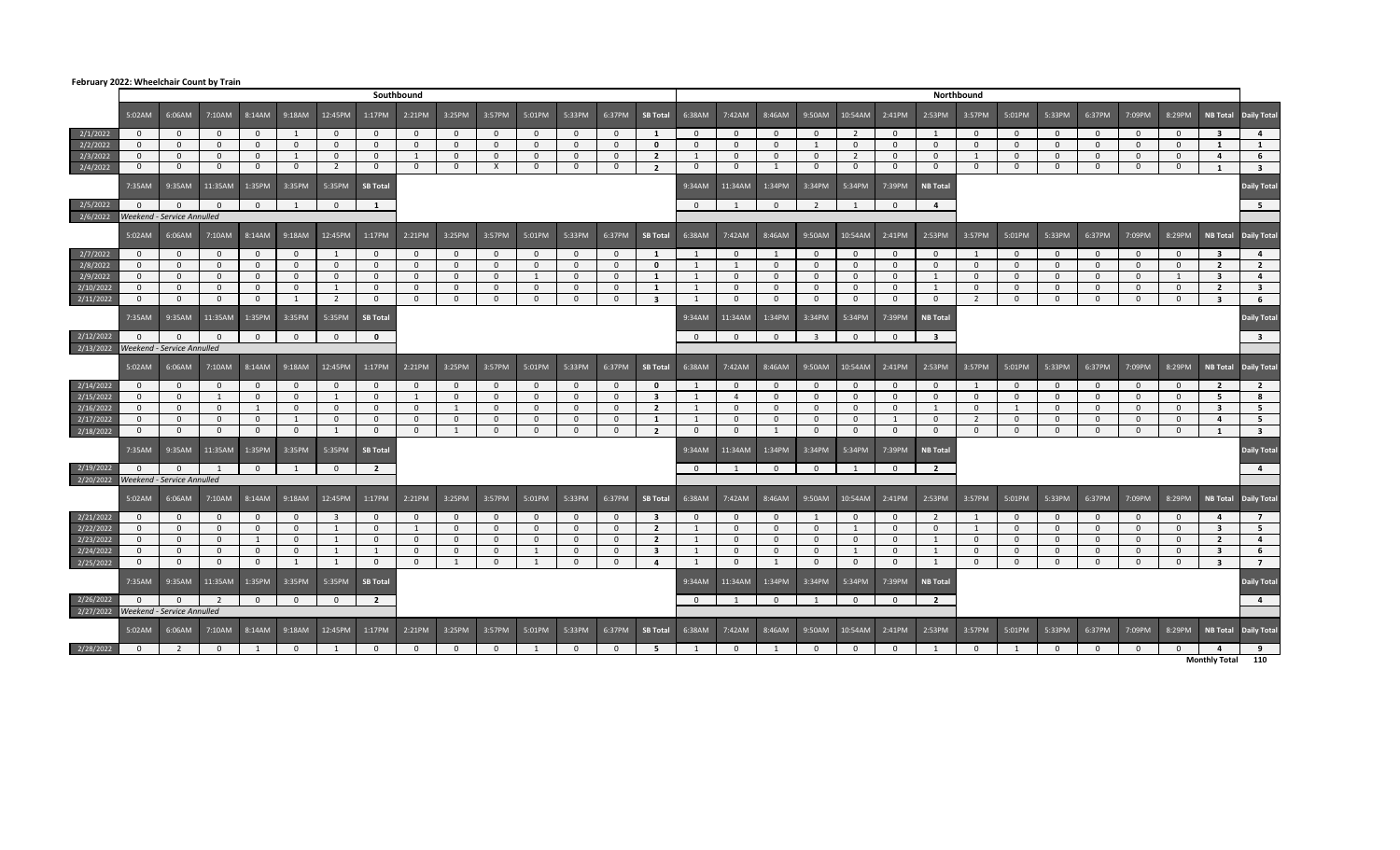|           |                | $11141$ and $2221$ and $21311$ and $22411$ and $2711$ |                |                |                |                |                         |                         |              |                |                |                |              |                         |                |              |                |                         |                                                            |                |                         |                |                |                |          |                |                |                             |                             |
|-----------|----------------|-------------------------------------------------------|----------------|----------------|----------------|----------------|-------------------------|-------------------------|--------------|----------------|----------------|----------------|--------------|-------------------------|----------------|--------------|----------------|-------------------------|------------------------------------------------------------|----------------|-------------------------|----------------|----------------|----------------|----------|----------------|----------------|-----------------------------|-----------------------------|
|           |                |                                                       |                |                |                |                |                         | Southbound              |              |                |                |                |              |                         |                |              |                |                         |                                                            |                |                         | Northbound     |                |                |          |                |                |                             |                             |
|           |                |                                                       |                |                |                |                |                         |                         |              |                |                |                |              |                         |                |              |                |                         |                                                            |                |                         |                |                |                |          |                |                |                             |                             |
|           | 5:02AM         | 6:06AM                                                | 7:10AM         | 8:14AM         | 9:18AM         | 12:45PM        | 1:17PM                  | 2:21PM                  | 3:25PM       | 3:57PM         | 5:01PM         | 5:33PM         | 6:37PM       | <b>SB Total</b>         | 6:38AM         | 7:42AM       | 8:46AM         | 9:50AM                  | 10:54AM                                                    | 2:41PM         | 2:53PM                  | 3:57PM         | 5:01PM         | 5:33PM         | 6:37PM   | 7:09PM         | 8:29PM         | NB Total Daily Total        |                             |
|           |                |                                                       |                |                |                |                |                         |                         |              |                |                |                |              |                         |                |              |                |                         |                                                            |                |                         |                |                |                |          |                |                |                             |                             |
| 3/1/2022  |                |                                                       | $\mathbf{0}$   | $\overline{0}$ | $\overline{0}$ | $\Omega$       | $\Omega$                | $\overline{0}$          | - 0          | $\overline{0}$ | $\Omega$       | $\overline{0}$ | $\Omega$     | $\mathbf{0}$            | $\Omega$       | $\mathbf{0}$ | $\Omega$       | $\overline{0}$          |                                                            | $\overline{2}$ | $\Omega$                | $\overline{2}$ | $\Omega$       | $\overline{0}$ | $\Omega$ | $\overline{0}$ | $\Omega$       | 5                           | $-5$                        |
| 3/2/2022  |                |                                                       | $\mathbf{0}$   |                | $\overline{0}$ |                | $\mathbf{0}$            | $\overline{0}$          | 0            | $\overline{0}$ | $\overline{0}$ | $\overline{0}$ | $\Omega$     | $\overline{2}$          | $\mathbf{0}$   | $\Omega$     | $\Omega$       |                         | $\Omega$                                                   | $\mathbf{0}$   |                         | $\mathbf{0}$   |                | $\overline{0}$ | $\Omega$ | $\mathbf{0}$   | $\Omega$       | $\mathbf{1}$                | $\overline{\mathbf{3}}$     |
| 3/3/2022  | $\overline{0}$ | $\Omega$                                              | $\mathbf{0}$   | $\overline{0}$ | $\mathbf{0}$   | $\mathbf{0}$   | $\Omega$                | $\overline{0}$          | $\Omega$     | $\overline{0}$ | $\Omega$       | $\overline{0}$ | $\Omega$     | $\mathbf{0}$            | $\mathbf{0}$   | $\mathbf{0}$ |                | $\overline{1}$          | - 0                                                        | $\Omega$       | $\Omega$                | $\Omega$       | $\Omega$       | $\overline{0}$ |          | $\overline{0}$ | $\Omega$       | $\overline{2}$              | $\overline{\mathbf{2}}$     |
| 3/4/2022  |                |                                                       | 0              |                | 0              |                |                         | - 0                     |              | - 0            |                | $\Omega$       |              | $\overline{\mathbf{3}}$ |                | 0            |                |                         |                                                            |                |                         | $\Omega$       |                | $\Omega$       |          | $\Omega$       |                | $\overline{\mathbf{3}}$     | - 6                         |
|           |                |                                                       |                |                |                |                |                         |                         |              |                |                |                |              |                         |                |              |                |                         |                                                            |                |                         |                |                |                |          |                |                |                             |                             |
|           | 7:35AM         | 9:35AM                                                | 11:35AM        | 1:35PM         | 3:35PM         | 5:35PM         | <b>SB Total</b>         |                         |              |                |                |                |              |                         | 9:34AM         | 11:34AM      | 1:34PM         | 3:34PM                  | 5:34PM                                                     | 7:39PM         | <b>NB Total</b>         |                |                |                |          |                |                |                             | <b>Daily Total</b>          |
|           |                |                                                       |                |                |                |                |                         |                         |              |                |                |                |              |                         |                |              |                |                         |                                                            |                |                         |                |                |                |          |                |                |                             |                             |
| 3/5/2022  | $\mathbf{0}$   |                                                       | $\overline{2}$ | $\overline{0}$ | $\overline{0}$ | $\overline{0}$ | $\overline{\mathbf{2}}$ |                         |              |                |                |                |              |                         | $\overline{0}$ | $\mathbf{0}$ | $\mathbf{0}$   | $\overline{2}$          |                                                            | $\mathbf{0}$   | $\overline{\mathbf{3}}$ |                |                |                |          |                |                |                             | 5 <sub>5</sub>              |
| 3/6/2022  |                | Weekend - Service Annulled                            |                |                |                |                |                         |                         |              |                |                |                |              |                         |                |              |                |                         |                                                            |                |                         |                |                |                |          |                |                |                             |                             |
|           | 5:02AM         | 6:06AM                                                | 7:10AM         | 8:14AM         | 9:18AM         | 12:45PM        | 1:17PM                  | 2:21PM                  | 3:25PM       | 3:57PM         | 5:01PM         | 5:33PM         | 6:37PM       | <b>SB Total</b>         | 6:38AM         | 7:42AM       | 8:46AM         | 9:50AM                  | 10:54AM                                                    | 2:41PM         | 2:53PM                  | 3:57PM         | 5:01PM         | 5:33PM         | 6:37PM   | 7:09PM         | 8:29PM         |                             | <b>NB Total Daily Total</b> |
|           |                |                                                       |                |                |                |                |                         |                         |              |                |                |                |              |                         |                |              |                |                         |                                                            |                |                         |                |                |                |          |                |                |                             |                             |
| 3/7/2022  | $\mathbf{0}$   | $\mathbf{0}$                                          | $\mathbf{0}$   | $\overline{0}$ | $\overline{0}$ |                | $\mathbf{0}$            | - 0                     |              | $\overline{0}$ | $\mathbf{0}$   | $\overline{0}$ | $\Omega$     | $\overline{2}$          |                | $\mathbf{0}$ | $\Omega$       | $\overline{0}$          | 0                                                          | $\overline{0}$ | $\Omega$                | $\mathbf{0}$   |                | $\mathbf{0}$   | - 0      | $\overline{0}$ | $\Omega$       | $\mathbf{1}$                | $\overline{\mathbf{3}}$     |
| 3/8/2022  |                | $\Omega$                                              | $\mathbf{0}$   | $\Omega$       | $\overline{0}$ | -3             | $\Omega$                | - 0                     | $\mathbf{0}$ | $\overline{0}$ | $\mathbf{0}$   | $\Omega$       | $\mathbf{0}$ | $\overline{\mathbf{3}}$ | $\Omega$       | $\mathbf{0}$ | $\Omega$       | $\overline{0}$          |                                                            | $\Omega$       |                         |                |                | $\Omega$       |          | $\overline{0}$ | $\Omega$       | $\overline{2}$              | 5                           |
| 3/9/2022  |                |                                                       | $\mathbf{0}$   |                | $\Omega$       |                | $\Omega$                | - 0                     |              | $\overline{0}$ | $\Omega$       | $\overline{0}$ |              | $\overline{2}$          |                | $\Omega$     | -0             | - 0                     |                                                            | $\Omega$       |                         | $\Omega$       | ່າ             | $\Omega$       |          | $\Omega$       | - റ            | $\overline{a}$              | - 6                         |
|           |                |                                                       | $\mathbf{0}$   | $\Omega$       |                | 0              |                         |                         |              | $\overline{0}$ |                | $\Omega$       |              | 1                       | $\Omega$       | $\Omega$     | $\Omega$       |                         |                                                            |                |                         |                |                |                |          | $\Omega$       |                | $\overline{\mathbf{3}}$     |                             |
| 3/10/2022 |                |                                                       |                | $\Omega$       |                |                | $\Omega$                | - 0                     | n.           | $\overline{0}$ | $\Omega$       | $\Omega$       | $\Omega$     |                         |                | $\Omega$     |                | - 0                     |                                                            | $\Omega$       |                         | $\Omega$       | $\Omega$       | $\Omega$       | - 0      | $\overline{0}$ | $\overline{0}$ |                             |                             |
| 3/11/2022 |                |                                                       | $\mathbf 0$    |                |                |                |                         |                         |              |                |                |                |              | $\overline{2}$          |                |              |                |                         |                                                            |                |                         |                |                |                |          |                |                | $\overline{2}$              | $\overline{4}$              |
|           | 7:35AM         | 9:35AM                                                | 11:35AM        | 1:35PM         | 3:35PM         | 5:35PM         | <b>SB Total</b>         |                         |              |                |                |                |              |                         | 9:34AM         | 11:34AM      | 1:34PM         | 3:34PM                  | 5:34PM                                                     | 7:39PM         | <b>NB Total</b>         |                |                |                |          |                |                |                             | <b>Daily Total</b>          |
|           |                |                                                       |                |                |                |                |                         |                         |              |                |                |                |              |                         |                |              |                |                         |                                                            |                |                         |                |                |                |          |                |                |                             |                             |
| 3/13/2022 |                |                                                       | $\overline{1}$ | $\overline{0}$ | $\overline{0}$ | $\overline{0}$ | $\mathbf{1}$            |                         |              |                |                |                |              |                         | $\Omega$       |              | $\overline{0}$ |                         | $\overline{0}$                                             | $\mathbf{0}$   | $\overline{2}$          |                |                |                |          |                |                |                             | $\overline{\mathbf{3}}$     |
| 3/13/2022 |                | Weekend - Service Annulled                            |                |                |                |                |                         |                         |              |                |                |                |              |                         |                |              |                |                         |                                                            |                |                         |                |                |                |          |                |                |                             |                             |
|           |                |                                                       |                |                |                |                |                         |                         |              |                |                |                |              |                         |                |              |                |                         |                                                            |                |                         |                |                |                |          |                |                |                             |                             |
|           | 5:02AM         | 6:06AM                                                | 7:10AM         | 8:14AM         | 9:18AM         | 12:45PM        | 1:17PM                  | 2:21PM                  | 3:25PM       | 3:57PM         | 5:01PM         | 5:33PM         | 6:37PM       | <b>SB Total</b>         | 6:38AM         | 7:42AM       | 8:46AM         | 9:50AM                  | 10:54AM                                                    | 2:41PM         | 2:53PM                  | 3:57PM         | 5:01PM         | 5:33PM         | 6:37PM   | 7:09PM         | 8:29PM         | <b>NB Total Daily Total</b> |                             |
|           |                |                                                       |                |                |                |                |                         |                         |              |                |                |                |              |                         |                |              |                |                         |                                                            |                |                         |                |                |                |          |                |                |                             |                             |
| 3/14/2022 | $\Omega$       |                                                       | $\mathbf{0}$   |                | $\overline{0}$ |                | $\Omega$                | - 0                     | $\Omega$     |                | $\Omega$       | $\overline{0}$ | $\Omega$     | 5                       |                | $\mathbf 0$  |                | $\overline{0}$          | - 0                                                        | $\overline{0}$ | $\cap$                  | $\overline{0}$ |                | $\Omega$       | $\Omega$ | $\overline{0}$ | $\Omega$       | $\overline{\mathbf{3}}$     |                             |
| 3/15/2022 |                | $\mathbf{0}$                                          | $\overline{0}$ | $\overline{0}$ | $\overline{0}$ |                |                         | $\overline{0}$          | $\Omega$     | $\overline{0}$ | $\Omega$       | $\overline{0}$ | $\Omega$     | $\overline{2}$          |                | $\Omega$     | $\Omega$       | $\overline{0}$          |                                                            | $\overline{0}$ |                         | 2              |                | $\overline{0}$ |          | $\Omega$       | $\Omega$       | $\overline{\mathbf{4}}$     |                             |
| 3/16/2022 |                |                                                       | $\mathbf{0}$   | $\Omega$       | $\Omega$       |                | 0                       |                         |              | $\overline{0}$ | $\Omega$       | $\Omega$       |              | $\overline{2}$          |                | $\mathbf 0$  |                | 0                       |                                                            |                |                         | -3             |                | $\Omega$       |          | $\Omega$       | $\Omega$       | $\overline{\mathbf{a}}$     | - 6                         |
| 3/17/2022 |                |                                                       | $\mathbf{0}$   | $\Omega$       |                | -2             | $\Omega$                | - 0                     |              | $\overline{0}$ | $\Omega$       | $\Omega$       |              | $\mathbf{3}$            |                | $\Omega$     | $\Omega$       | - 0                     |                                                            |                |                         | $\Omega$       |                | $\Omega$       |          | $\Omega$       |                | $\overline{2}$              | 5                           |
| 3/18/2022 |                |                                                       | $\mathbf{0}$   | $\Omega$       | $\overline{0}$ |                | 0                       | - 0                     |              | $\overline{0}$ | $\Omega$       | $\overline{0}$ |              | 1                       |                | $\Omega$     |                | -0                      |                                                            | $\mathbf{0}$   |                         | $\Omega$       |                | $\Omega$       |          | $\Omega$       | $\Omega$       | $\overline{2}$              | $\overline{\mathbf{3}}$     |
|           |                |                                                       |                |                |                |                |                         |                         |              |                |                |                |              |                         |                |              |                |                         |                                                            |                |                         |                |                |                |          |                |                |                             |                             |
|           |                | 7:35AM 9:35AM 11:35AM 1:35PM 3:35PM 5:35PM SB Total   |                |                |                |                |                         |                         |              |                |                |                |              |                         |                |              |                |                         | 9:34AM  11:34AM  1:34PM  3:34PM  5:34PM  7:39PM  NB  Total |                |                         |                |                |                |          |                |                |                             | <b>Daily Total</b>          |
|           |                |                                                       |                |                |                |                |                         |                         |              |                |                |                |              |                         |                |              |                |                         |                                                            |                |                         |                |                |                |          |                |                |                             |                             |
| 3/19/2022 | $\overline{0}$ | $\Omega$                                              | $\overline{1}$ | $\overline{0}$ | $\overline{0}$ | $\overline{0}$ | $\mathbf{1}$            |                         |              |                |                |                |              |                         | $\mathbf{0}$   | $\sim$ 1     | $\overline{0}$ | $\overline{0}$          | $\overline{1}$                                             | $\overline{0}$ | $\overline{\mathbf{2}}$ |                |                |                |          |                |                |                             | $\overline{\mathbf{3}}$     |
| 3/20/2022 |                | Weekend - Service Annulled                            |                |                |                |                |                         |                         |              |                |                |                |              |                         |                |              |                |                         |                                                            |                |                         |                |                |                |          |                |                |                             |                             |
|           |                |                                                       |                |                |                |                |                         |                         |              |                |                |                |              |                         |                |              |                |                         |                                                            |                |                         |                |                |                |          |                |                |                             |                             |
|           | 5:02AM         | 6:06AM                                                | 7:10AM         | 8:14AM         | 9:18AM         | 12:45PM        | 1:17PM                  | 2:21PM                  | 3:25PM       | 3:57PM         | 5:01PM         | 5:33PM         | 6:37PM       | <b>SB Total</b>         | 6:38AM         | 7:42AM       | 8:46AM         | 9:50AM                  | 10:54AM                                                    | 2:41PM         | 2:53PM                  | 3:57PM         | 5:01PM         | 5:33PM         | 6:37PM   | 7:09PM         | 8:29PM         | NB Total Daily Total        |                             |
| 3/21/2022 |                | $\mathbf{0}$                                          | $\overline{0}$ | $\overline{0}$ | $\overline{0}$ |                | $\overline{0}$          |                         |              | $\overline{0}$ | $\mathbf{1}$   | $\mathbf 0$    | $\mathbf{0}$ | 4                       | -1             | $\mathbf{0}$ |                | 1                       | $\mathbf{1}$                                               | $\overline{0}$ |                         | $\overline{2}$ | $\Omega$       | $\Omega$       | $\Omega$ | $\mathbf{0}$   | $\overline{0}$ | 6                           | 10                          |
| 3/22/2022 |                | $\Omega$                                              | $\mathbf{0}$   | $\Omega$       | $\mathbf{0}$   |                | $\Omega$                | - 0                     |              | $\overline{0}$ |                | $\Omega$       |              | $\mathbf{3}$            |                | $\mathbf{0}$ | $\Omega$       | $\overline{0}$          | - 0                                                        | $\overline{0}$ |                         |                |                | $\Omega$       |          | $\Omega$       | $\Omega$       | $\overline{\mathbf{3}}$     | 6                           |
|           |                | <u>ິດ</u>                                             |                | $\Omega$       |                |                | $\Omega$                | - 0                     | $\Omega$     |                |                | $\overline{0}$ | $\Omega$     |                         |                |              |                |                         |                                                            | $\overline{0}$ |                         | $\Omega$       |                | $\Omega$       |          | $\Omega$       | $\Omega$       |                             |                             |
| 3/23/2022 |                |                                                       | $\mathbf 0$    |                | $\mathbf{0}$   | $\mathbf{0}$   |                         |                         |              | $\overline{0}$ |                |                |              | 1                       |                | $\Omega$     |                | $\overline{0}$          |                                                            |                |                         |                |                |                |          |                |                | 8                           | - 9                         |
| 3/24/2022 |                |                                                       | $\mathbf{0}$   | $\mathbf 0$    | $\overline{0}$ | 0              |                         | - 0                     | $\Omega$     | $\overline{0}$ |                | $\Omega$       |              | $\overline{2}$          |                | $\Omega$     | 0              | $\overline{0}$          |                                                            | $\Omega$       |                         | $\Omega$       |                |                |          | $\Omega$       | $\Omega$       | $\overline{\mathbf{3}}$     | $5^{\circ}$                 |
| 3/25/2022 |                |                                                       | $\mathbf{0}$   | - 0            |                |                | 0                       | 0                       | $\Omega$     | $\overline{0}$ | $\Omega$       | $\Omega$       | $\mathbf{0}$ | $\overline{2}$          | $\Omega$       | 0            |                | 0                       | $\Omega$                                                   | $\mathbf{0}$   |                         | $\Omega$       | $\Omega$       | $\Omega$       | $\Omega$ | $\Omega$       | $\overline{0}$ | 1                           | $\overline{\mathbf{3}}$     |
|           |                |                                                       |                | 1:35PM         |                |                |                         |                         |              |                |                |                |              |                         | 9:34AM         | 11:34AM      | 1:34PM         |                         |                                                            |                |                         |                |                |                |          |                |                |                             | <b>Daily Total</b>          |
|           | 7:35AM         | 9:35AM                                                | 11:35AM        |                | 3:35PM         | 5:35PM         | <b>SB Total</b>         |                         |              |                |                |                |              |                         |                |              |                |                         | 3:34PM 5:34PM                                              | 7:39PM         | <b>NB Total</b>         |                |                |                |          |                |                |                             |                             |
| 3/26/2022 |                | $\overline{1}$                                        | $\overline{1}$ | $\overline{0}$ | $\overline{0}$ | $\overline{0}$ | $\overline{\mathbf{3}}$ |                         |              |                |                |                |              |                         | $\overline{0}$ | $\mathbf{0}$ | $\overline{0}$ | $\overline{\mathbf{1}}$ | $\overline{1}$                                             | $\overline{0}$ | $\overline{\mathbf{2}}$ |                |                |                |          |                |                |                             | 5 <sub>5</sub>              |
| 3/27/2022 |                | Weekend - Service Annulled                            |                |                |                |                |                         |                         |              |                |                |                |              |                         |                |              |                |                         |                                                            |                |                         |                |                |                |          |                |                |                             |                             |
|           |                |                                                       |                |                |                |                |                         |                         |              |                |                |                |              |                         |                |              |                |                         |                                                            |                |                         |                |                |                |          |                |                |                             |                             |
|           | 5:02AM         | 6:06AM                                                | 7:10AM         | 8:14AM         | 9:18AM         | 12:45PM        | 1:17PM                  | 2:21PM                  | 3:25PM       | 3:57PM         | 5:01PM         | 5:33PM         | 6:37PM       | <b>SB Total</b>         | 6:38AM         | 7:42AM       | 8:46AM         | 9:50AM                  | 10:54AM                                                    | 2:41PM         | 2:53PM                  | 3:57PM         | 5:01PM         | 5:33PM         | 6:37PM   | 7:09PM         | 8:29PM         | <b>NB Total Daily Total</b> |                             |
|           |                |                                                       |                |                |                |                |                         |                         |              |                |                |                |              |                         |                |              |                |                         |                                                            |                |                         |                |                |                |          |                |                |                             |                             |
| 3/28/2022 | $\mathbf{0}$   | $\mathbf{0}$                                          | $\mathbf{0}$   |                | $\overline{0}$ |                | $\Omega$                | $\overline{\mathbf{0}}$ | $\Omega$     | $\overline{0}$ | $\Omega$       | $\overline{0}$ | $\mathbf{0}$ | $\overline{2}$          |                | $\mathbf{0}$ |                | $\overline{0}$          | - 0                                                        | $\overline{0}$ | $\Omega$                | $\mathbf{0}$   | $\Omega$       | $\overline{0}$ | $\Omega$ | $\overline{0}$ | $\Omega$       | $\overline{2}$              | $\overline{4}$              |
| 3/29/2022 | $\Omega$       |                                                       | $\mathbf{0}$   | $\Omega$       | $\overline{0}$ | 0              | $\Omega$                | - 0                     |              | $\overline{0}$ |                | $\overline{0}$ |              | $\overline{2}$          |                | $\Omega$     |                | $\overline{0}$          | $\Omega$                                                   |                |                         |                | $\overline{2}$ | $\Omega$       |          | $\Omega$       | - റ            | 6                           | 8                           |
| 3/30/2022 |                |                                                       | $\overline{0}$ | $\mathbf{0}$   | $\overline{0}$ | -3             | $\Omega$                | $\mathbf 0$             | $\Omega$     | $\overline{0}$ | $\mathbf{0}$   | $\mathbf 0$    |              | $\overline{\mathbf{3}}$ |                |              | $\mathbf{0}$   | $\overline{0}$          |                                                            | $\Omega$       |                         | $\mathcal{D}$  |                | $\Omega$       |          | $\Omega$       | $\Omega$       | $5^{\circ}$                 | 8                           |
| 3/31/2022 |                |                                                       | $\Omega$       |                | $\cap$         |                | $\Omega$                |                         |              | $\Omega$       | $\cap$         | $\Omega$       |              |                         |                | $\Omega$     |                | $\Omega$                |                                                            |                |                         |                |                | $\Omega$       |          | $\Omega$       | $\cap$         | $\overline{\mathbf{3}}$     | $\overline{9}$              |

**Monthly Total 144**

# **March 2022: Wheelchair Count by Train**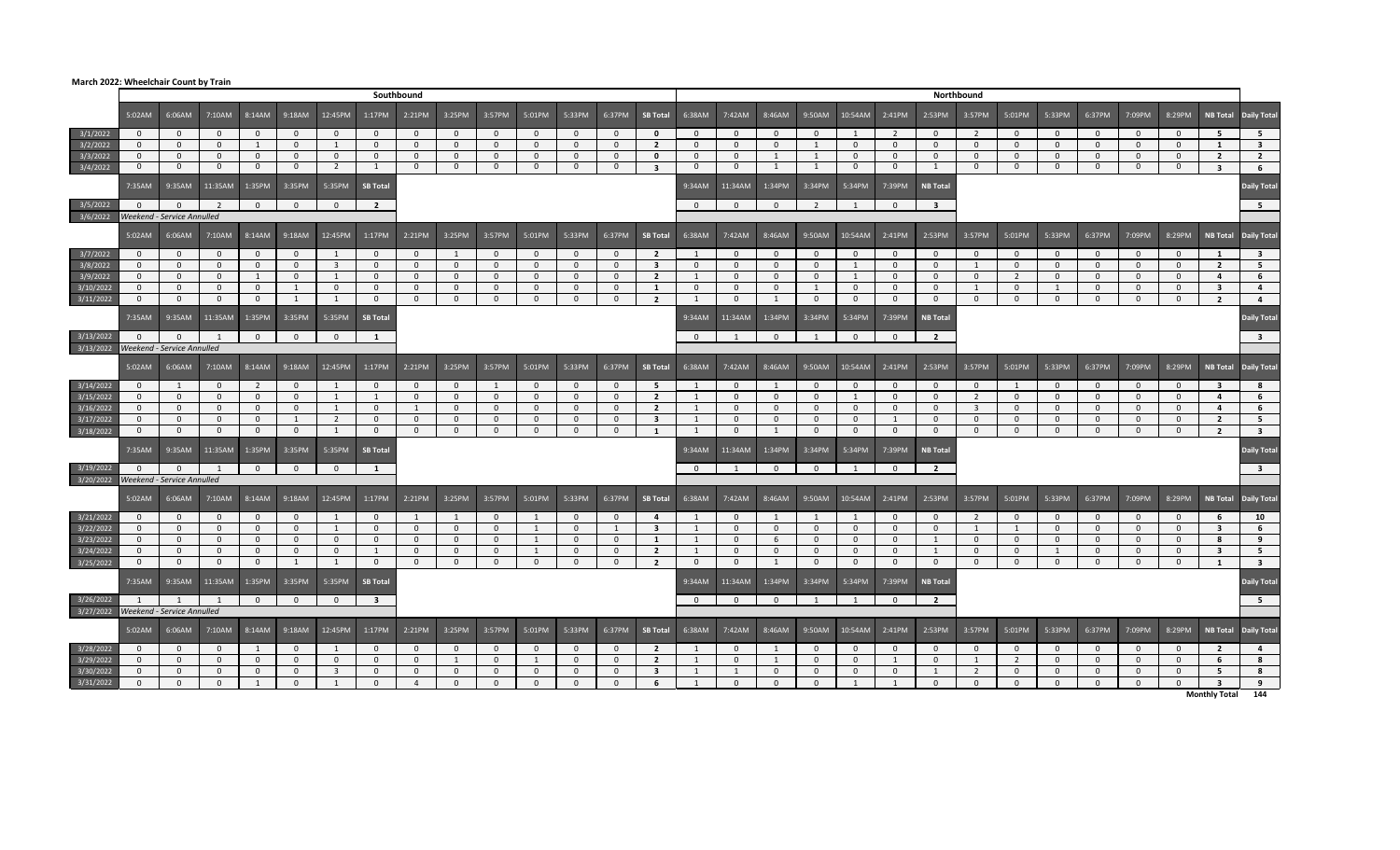| ----------             |                                                                                                                                              |                            |                              |                         |                |                |                         |                         |                |                                  |                |                            |                |                         |                |                          |                |                                  |                |                          |                 |                |                |                      |                |                            |                |                         |                               |
|------------------------|----------------------------------------------------------------------------------------------------------------------------------------------|----------------------------|------------------------------|-------------------------|----------------|----------------|-------------------------|-------------------------|----------------|----------------------------------|----------------|----------------------------|----------------|-------------------------|----------------|--------------------------|----------------|----------------------------------|----------------|--------------------------|-----------------|----------------|----------------|----------------------|----------------|----------------------------|----------------|-------------------------|-------------------------------|
|                        |                                                                                                                                              |                            |                              |                         |                |                |                         | Southbound              |                |                                  |                |                            |                |                         |                |                          |                |                                  |                |                          |                 | Northbound     |                |                      |                |                            |                |                         |                               |
|                        | 5:02AM                                                                                                                                       | 6:06AM                     | 7:10AM                       | 8:14AM                  | 9:18AM         | 12:45PM        | $1:17$ PM               | 2:21PM                  | 3:25PM         | 3:57PM                           | 5:01PM         | 5:33PM                     | 6:37PM         | <b>SB Total</b>         | 6:38AM         | 7:42AM                   | 8:46AM         | 9:50AM                           | 10:54AM        | 2:41PM                   | 2:53PM          | 3:57PM         | 5:01PM         | 5:33PM               | 6:37PM         | 7:09PM                     | 8:29PM         |                         | NB Total Daily Total          |
| 4/1/2022               | $\overline{0}$                                                                                                                               | $\overline{0}$             | $\mathbf{0}$                 | $\overline{0}$          | $\overline{0}$ |                | $\mathbf{0}$            | $\overline{0}$          | $\overline{0}$ | $\overline{0}$                   | $\overline{0}$ | $\overline{0}$             | $\overline{0}$ | $\mathbf{1}$            | $\mathbf{0}$   | $\mathbf{0}$             |                | $\overline{0}$                   | 0              | $\overline{0}$           | $\overline{0}$  | $\mathbf{0}$   | $\overline{0}$ | $\overline{0}$       | $\overline{0}$ | $\overline{0}$             | $\overline{0}$ | $\mathbf{1}$            | $\overline{\mathbf{2}}$       |
|                        | 7:35AM                                                                                                                                       | 9:35AM                     | 11:35AM                      | 1:35PM                  | 3:35PM         | 5:35PM         | <b>SB Total</b>         |                         |                |                                  |                |                            |                |                         | 9:34AM         | 11:34AM                  | 1:34PM         | 3:34PM                           | 5:34PM         | 7:39PM                   | <b>NB Total</b> |                |                |                      |                |                            |                |                         | <b>Daily Total</b>            |
| 4/2/2022               | $\overline{0}$                                                                                                                               | $\Omega$                   | $\overline{1}$               | $\overline{0}$          |                | $\overline{0}$ | $\overline{\mathbf{2}}$ |                         |                |                                  |                |                            |                |                         |                |                          | $\mathbf{0}$   |                                  | $\overline{0}$ | $\overline{0}$           | $\overline{2}$  |                |                |                      |                |                            |                |                         | $\overline{4}$                |
| 4/3/2022               |                                                                                                                                              | Weekend - Service Annulled |                              |                         |                |                |                         |                         |                |                                  |                |                            |                |                         |                |                          |                |                                  |                |                          |                 |                |                |                      |                |                            |                |                         |                               |
|                        |                                                                                                                                              |                            |                              |                         |                |                |                         |                         |                |                                  |                |                            |                |                         |                |                          |                |                                  |                |                          |                 |                |                |                      |                |                            |                |                         |                               |
|                        | 5:02AM                                                                                                                                       | 6:06AM                     | 7:10AM                       | 8:14AM                  | 9:18AM         | 12:45PM        | 1:17PM                  | 2:21PM                  | 3:25PM         | 3:57PM                           | 5:01PM         | 5:33PM                     | 6:37PM         | <b>SB Total</b>         | 6:38AM         | 7:42AM                   | 8:46AM         | 9:50AM                           | 10:54AM        | 2:41PM                   | 2:53PM          | 3:57PM         | 5:01PM         | 5:33PM               | 6:37PM         | 7:09PM                     | 8:29PM         |                         | NB Total Daily Total          |
| 4/4/2022               | $\overline{0}$                                                                                                                               |                            | $\mathbf{0}$                 |                         | $\overline{0}$ |                | $\mathbf 0$             | $\overline{\mathbf{0}}$ |                | $\overline{0}$                   | $\Omega$       | $\overline{0}$             |                | $\overline{2}$          | $\Omega$       | $\mathbf{0}$             | $\Omega$       | -1                               | - 0            | $\mathbf{0}$             | $\Omega$        |                | $\Omega$       | $\overline{0}$       | -3             | $\overline{0}$             | $\Omega$       | 5                       | $\overline{z}$                |
| 4/5/2022               | $\Omega$                                                                                                                                     | $\Omega$                   | $\mathbf 0$                  | $\Omega$                | $\overline{0}$ |                | $\Omega$                |                         |                | $\overline{0}$                   |                | $\Omega$                   | $\Omega$       | $\overline{2}$          | $\Omega$       | $\Omega$                 | $\Omega$       | $\overline{0}$                   |                | $\Omega$                 |                 | ີາ             |                | $\Omega$             |                | $\overline{0}$             |                | $\overline{a}$          | - 6                           |
| 4/6/2022               | $\overline{0}$                                                                                                                               | 2                          | $\mathbf{0}$                 |                         | $\overline{2}$ | $\mathbf{0}$   | $\mathbf{0}$            | $\overline{\mathbf{0}}$ | $\overline{0}$ | $\overline{0}$                   | $\overline{0}$ | $\overline{0}$             | $\mathbf{0}$   | $5\overline{)}$         | $\mathbf{0}$   | $\mathbf{0}$             | $\mathbf{0}$   | $\overline{0}$                   | $\Omega$       | $\mathbf{0}$             |                 | $\overline{3}$ |                | $\mathbf{0}$         |                | $\mathbf{0}$               | $\overline{0}$ | $\overline{4}$          | 9                             |
| 4/7/2022               | $\mathbf{0}$                                                                                                                                 |                            | $\mathbf{0}$                 | $\Omega$                |                |                | $\Omega$                | $\overline{0}$          |                | $\overline{0}$                   | $\Omega$       | $\overline{0}$             |                | $\overline{\mathbf{3}}$ | $\mathbf{0}$   | $\mathbf{0}$             | $\Omega$       | $\overline{0}$                   |                | $\mathcal{D}$            |                 |                |                | $\Omega$             |                | $\overline{0}$             | $\Omega$       | $5^{\circ}$             | 8                             |
| 4/8/2022               |                                                                                                                                              |                            | 0                            |                         |                | 0              |                         | - 0                     |                | - 0                              |                |                            |                | $\overline{4}$          | $\Omega$       | 0                        |                | - 0                              |                |                          |                 |                |                | $\Omega$             |                | $\Omega$                   | - 0            | $\overline{2}$          | - 6                           |
|                        | 7:35AM<br>11:35AM<br>3:35PM<br>5:35PM<br>9:35AM<br>1:35PM<br><b>SB Total</b>                                                                 |                            |                              |                         |                |                |                         |                         |                |                                  |                |                            |                |                         | 9:34AM         | 11:34AM                  | 1:34PM         | 3:34PM                           | 5:34PM         | 7:39PM                   | <b>NB Total</b> |                |                |                      |                |                            |                |                         | <b>Daily Total</b>            |
| 4/9/2022               | $\overline{0}$                                                                                                                               | $\overline{0}$             | $\overline{1}$               | $\overline{\mathbf{0}}$ | $\overline{0}$ |                | $\overline{\mathbf{2}}$ |                         |                |                                  |                |                            |                |                         | $\overline{0}$ | $\overline{0}$           | $\overline{0}$ | $\overline{2}$                   | $\overline{0}$ | $\overline{0}$           | $\overline{2}$  |                |                |                      |                |                            |                |                         | $\overline{4}$                |
| $-4/10/2022$           |                                                                                                                                              | Weekend - Service Annulled |                              |                         |                |                |                         |                         |                |                                  |                |                            |                |                         |                |                          |                |                                  |                |                          |                 |                |                |                      |                |                            |                |                         |                               |
|                        | 5:02AM                                                                                                                                       | 6:06AM                     | 7:10AM                       | 8:14AM                  | 9:18AM         | 12:45PM        | 1:17PM                  | 2:21PM                  | 3:25PM         | 3:57PM                           | 5:01PM         | 5:33PM                     | 6:37PM         | <b>SB Total</b>         | 6:38AM         | 7:42AM                   | 8:46AM         | 9:50AM                           | 10:54AM        | 2:41PM                   | 2:53PM          | 3:57PM         | 5:01PM         | 5:33PM               | 6:37PM         | 7:09PM                     | 8:29PM         |                         | <b>NB Total Daily Total</b>   |
| 4/11/2022              | $\overline{0}$                                                                                                                               | $\mathbf{0}$               | $\mathbf{0}$                 |                         |                | $\overline{0}$ | $\Omega$                | $\overline{\mathbf{0}}$ | - 0            | $\overline{0}$                   | $\overline{0}$ | $\overline{0}$             | $\Omega$       | $\overline{2}$          |                | $\mathbf 0$              |                | $\overline{0}$                   | $\Omega$       |                          | $\Omega$        |                | $\Omega$       | $\overline{0}$       | - റ            | $\overline{0}$             | $\Omega$       | $\overline{4}$          | 6                             |
| 4/12/2022              |                                                                                                                                              |                            | $\overline{0}$               | $\overline{0}$          |                |                | $\Omega$                | $\overline{\mathbf{0}}$ | $\Omega$       | $\overline{0}$                   | $\overline{0}$ | $\overline{0}$             |                | $\overline{2}$          | $\mathbf{0}$   | $\mathbf{0}$             | $\Omega$       | $\overline{0}$                   |                | $\Omega$                 |                 |                |                | $\overline{0}$       |                | $\mathbf{0}$               | $\Omega$       | $\overline{2}$          | $\overline{4}$                |
| 4/13/2022              |                                                                                                                                              |                            | $\overline{0}$               |                         | $\mathbf 0$    | 0              | $\Omega$                | - 0                     |                | $\overline{0}$                   | $\Omega$       | $\overline{0}$             |                | 1                       | $\Omega$       | $\mathbf 0$              | -0             | - 0                              |                | $\overline{0}$           |                 |                |                | $\Omega$             |                | $\Omega$                   | $\Omega$       | 1                       | $\overline{\mathbf{2}}$       |
| 4/14/2022              |                                                                                                                                              |                            | $\mathbf{0}$                 | $\Omega$                | $\Omega$       | 0              | $\Omega$                |                         |                | $\overline{0}$                   |                | $\Omega$                   |                | $\mathbf{1}$            |                | $\Omega$                 | $\Omega$       | - 0                              |                | $\Omega$                 |                 | $\Omega$       |                | $\Omega$             |                | $\Omega$                   |                | 1                       | $\overline{\mathbf{2}}$       |
| 4/15/2022              | $\Omega$                                                                                                                                     | $\mathbf{0}$               | $\overline{0}$               | $\overline{0}$          |                |                | $\overline{0}$          | $\overline{0}$          | $\Omega$       | $\overline{0}$                   | $\Omega$       | $\overline{0}$             | $\overline{0}$ | $\overline{2}$          |                | $\mathbf{0}$             | $\mathbf{0}$   | $\overline{0}$                   |                | $\mathbf{0}$             |                 |                | $\Omega$       | $\Omega$             | $\Omega$       | $\overline{0}$             | $\overline{0}$ | $\overline{a}$          | $6^{\circ}$                   |
|                        | 7:35AM                                                                                                                                       | 9:35AM                     | 11:35AM                      | 1:35PM                  | 3:35PM         | 5:35PM         | <b>SB Total</b>         |                         |                |                                  |                |                            |                |                         | 9:34AM         | 11:34AM                  | 1:34PM         | 3:34PM                           | 5:34PM         | 7:39PM                   | <b>NB Total</b> |                |                |                      |                |                            |                |                         | <b>Daily Total</b>            |
| 4/16/2022              |                                                                                                                                              |                            |                              |                         |                |                |                         |                         |                |                                  |                |                            |                |                         |                | $\mathbf{0}$             |                | $\overline{0}$                   | $\Omega$       | $\mathbf{0}$             |                 |                |                |                      |                |                            |                |                         |                               |
|                        | $\overline{0}$<br>$\overline{0}$<br>$\overline{0}$<br>$\overline{0}$<br>$\mathbf{0}$<br>$\mathbf{0}$<br>4/17/2022 Weekend - Service Annulled |                            |                              |                         |                |                |                         |                         |                |                                  |                |                            |                |                         |                |                          |                |                                  |                |                          |                 |                |                |                      |                |                            |                |                         | $\overline{\phantom{a}1}$     |
|                        |                                                                                                                                              |                            |                              |                         |                |                |                         |                         |                |                                  |                |                            |                |                         |                |                          |                |                                  |                |                          |                 |                |                |                      |                |                            |                |                         |                               |
|                        | 5:02AM                                                                                                                                       | 6:06AM                     | 7:10AM                       | 8:14AM                  | 9:18AM         | 12:45PM        | 1:17PM                  | 2:21PM                  | 3:25PM         | 3:57PM                           | 5:01PM         | 5:33PM                     | 6:37PM         | <b>SB Total</b>         | 6:38AM         | 7:42AM                   | 8:46AM         | 9:50AM                           | 10:54AM        | 2:41PM                   | 2:53PM          | 3:57PM         | 5:01PM         | 5:33PM               | 6:37PM         | 7:09PM                     | 8:29PM         |                         | <b>NB Total Daily Total</b>   |
| 4/18/2022              | $\mathbf{0}$                                                                                                                                 | $\Omega$                   | $\mathbf{0}$                 |                         | $\overline{0}$ |                | $\mathbf{0}$            | - 0                     | 0              | $\overline{0}$                   | $\Omega$       | $\overline{0}$<br>$\Omega$ | $\Omega$       | $\overline{2}$          |                | $\mathbf{0}$             |                | $\overline{0}$                   | $\Omega$       | $\overline{0}$           | $\Omega$        | $\mathcal{D}$  |                | $\Omega$<br>$\Omega$ | $\Omega$       | $\overline{0}$<br>$\Omega$ |                | 5                       | $\overline{7}$                |
| 4/19/2022<br>4/20/2022 | $\Omega$                                                                                                                                     |                            | $\mathbf{0}$<br>$\mathbf{0}$ | 0                       | $\overline{0}$ | 0<br>0         | 0<br>$\Omega$           | - 0<br>- 0              | 0              | $\overline{0}$<br>$\overline{0}$ | $\Omega$       | $\Omega$                   |                | $\mathbf{1}$<br>1       | $\mathbf{0}$   | $\Omega$<br>$\mathbf{0}$ | -0<br>$\Omega$ | $\overline{0}$<br>$\overline{0}$ | $\Omega$       | $\Omega$<br>$\mathbf{0}$ |                 | $\mathbf{0}$   |                | $\Omega$             |                | $\Omega$                   | - റ            | 10<br>1                 | 11<br>$\overline{\mathbf{2}}$ |
| 4/21/2022              | $\mathbf{0}$                                                                                                                                 | $\mathbf{0}$               | $\overline{0}$               | $\overline{0}$          |                |                | $\overline{0}$          | $\overline{0}$          | $\overline{0}$ | $\overline{0}$                   | $\overline{0}$ | $\Omega$                   | $\overline{0}$ | $\overline{2}$          |                | $\mathbf{0}$             | $\overline{0}$ | $\overline{0}$                   | $\Omega$       | $\overline{0}$           |                 | $\Omega$       |                | $\overline{0}$       | $\Omega$       | $\mathbf{0}$               | $\overline{0}$ | $\overline{2}$          | $\overline{4}$                |
| 4/22/2022              |                                                                                                                                              |                            | $\overline{0}$               | $\overline{0}$          |                | <sup>2</sup>   | 0                       | 0                       | 0              | $\overline{0}$                   | $\Omega$       | 0                          | $\Omega$       | $\overline{\mathbf{3}}$ |                | $\mathbf 0$              | 0              | $\mathbf 0$                      | 0              |                          |                 | $\overline{2}$ |                | $\Omega$             |                | $\Omega$                   | $\Omega$       | $\overline{\mathbf{a}}$ | $\overline{7}$                |
|                        | 7:35AM                                                                                                                                       | 9:35AM                     | 11:35AM                      | 1:35PM                  | 3:35PM         | 5:35PM         | <b>SB Total</b>         |                         |                |                                  |                |                            |                |                         | 9:34AM         | 11:34AM                  | 1:34PM         | 3:34PM                           | 5:34PM         | 7:39PM                   | <b>NB Total</b> |                |                |                      |                |                            |                |                         | <b>Daily Total</b>            |
| 4/23/2022              |                                                                                                                                              | $\Omega$                   |                              | $\overline{0}$          | $\overline{0}$ | $\overline{0}$ | $\overline{2}$          |                         |                |                                  |                |                            |                |                         |                | -1                       | $\mathbf{0}$   | $\overline{0}$                   | $\overline{0}$ | $\overline{0}$           | $\overline{2}$  |                |                |                      |                |                            |                |                         | $\overline{4}$                |
| 4/24/2022              |                                                                                                                                              | Weekend - Service Annulled |                              |                         |                |                |                         |                         |                |                                  |                |                            |                |                         |                |                          |                |                                  |                |                          |                 |                |                |                      |                |                            |                |                         |                               |
|                        | 5:02AM                                                                                                                                       | 6:06AM                     | 7:10AM                       | 8:14AM                  | 9:18AM         | 12:45PM        | 1:17PM                  | 2:21PM                  | 3:25PM         | 3:57PM                           | 5:01PM         | 5:33PM                     | 6:37PM         | <b>SB Total</b>         | 6:38AM         | 7:42AM                   | 8:46AM         | 9:50AM                           | 10:54AM        | 2:41PM                   | 2:53PM          | 3:57PM         | 5:01PM         | 5:33PM               | 6:37PM         | 7:09PM                     | 8:29PM         |                         | <b>NB Total Daily Total</b>   |
| 4/25/2022              | $\mathbf{0}$                                                                                                                                 | $\mathbf{0}$               | $\mathbf{0}$                 |                         | $\overline{0}$ | $\overline{0}$ | $\overline{0}$          | $\overline{0}$          | - 0            | $\overline{0}$                   | $\mathbf{0}$   | $\overline{0}$             | $\mathbf{0}$   | $\mathbf{1}$            |                | $\mathbf{0}$             |                | $\overline{0}$                   | $\overline{0}$ | $\overline{0}$           |                 | $\overline{0}$ |                | $\mathbf{0}$         | $\Omega$       | $\overline{0}$             | $\overline{0}$ | $\overline{4}$          | $\overline{\phantom{0}}$ 5    |
| 4/26/2022              |                                                                                                                                              |                            | $\mathbf{0}$                 | $\Omega$                |                |                | $\Omega$                | $\overline{0}$          |                | $\overline{0}$                   | $\Omega$       | $\Omega$                   |                | $\overline{2}$          |                | $\Omega$                 | $\overline{0}$ | $\overline{0}$                   |                | $\overline{0}$           |                 |                |                | $\overline{0}$       | $\Omega$       | $\overline{0}$             | $\Omega$       | $\overline{2}$          |                               |
| 4/27/2022              |                                                                                                                                              |                            | $\mathbf{0}$                 | - 0                     | $\mathbf{0}$   | 0              | 0                       | - 0                     | $\Omega$       | $\overline{0}$                   |                | $\Omega$                   | $\Omega$       | - 3                     | $\Omega$       | $\Omega$                 | 0              |                                  |                |                          |                 |                |                | $\Omega$             |                | $\Omega$                   | $\Omega$       | $\overline{\mathbf{3}}$ | -6                            |
| 4/28/2022              |                                                                                                                                              |                            | $\overline{0}$               | $\Omega$                | $\overline{0}$ | 0              | $\Omega$                |                         |                | $\overline{0}$                   | $\Omega$       | $\Omega$                   | $\mathcal{D}$  | $\overline{\mathbf{3}}$ |                | $\Omega$                 |                | $\overline{0}$                   |                | $\Omega$                 |                 | $\Omega$       |                | $\Omega$             |                |                            | $\Omega$       | $\overline{\mathbf{3}}$ | 6                             |
| 4/29/2022              |                                                                                                                                              |                            | $\mathbf{0}$                 | 0                       |                | $\overline{0}$ | 0                       | 0                       |                | $\overline{0}$                   | $\Omega$       | $\Omega$                   | $\mathbf{0}$   | $\overline{2}$          |                | 0                        |                | 0                                | 0              | $\mathbf{0}$             |                 |                |                | $\Omega$             |                | $\Omega$                   | $\overline{0}$ | $\overline{\mathbf{2}}$ | $\overline{4}$                |
|                        | 7:35AM                                                                                                                                       | 9:35AM                     | 11:35AM                      | 1:35PM                  | 3:35PM         | 5:35PM         | <b>SB Total</b>         |                         |                |                                  |                |                            |                |                         | 9:34AM         | 11:34AM                  | 1:34PM         | 3:34PM                           | 5:34PM         | 7:39PM                   | <b>NB Total</b> |                |                |                      |                |                            |                |                         | <b>Daily Total</b>            |
| 4/30/2022              |                                                                                                                                              | $\Omega$                   |                              | $\overline{0}$          | $\overline{0}$ |                | $\overline{\mathbf{3}}$ |                         |                |                                  |                |                            |                |                         | $\mathbf{0}$   | $\mathbf{0}$             | $\Omega$       | $\overline{0}$                   | $\overline{0}$ | $\overline{0}$           | $\mathbf 0$     |                |                |                      |                |                            |                |                         | $\overline{\mathbf{3}}$       |
|                        |                                                                                                                                              |                            |                              |                         |                |                |                         |                         |                |                                  |                |                            |                |                         |                |                          |                |                                  |                |                          |                 |                |                |                      |                |                            |                | Monthly Total 130       |                               |

## **April 2022: Wheelchair Count by Train**